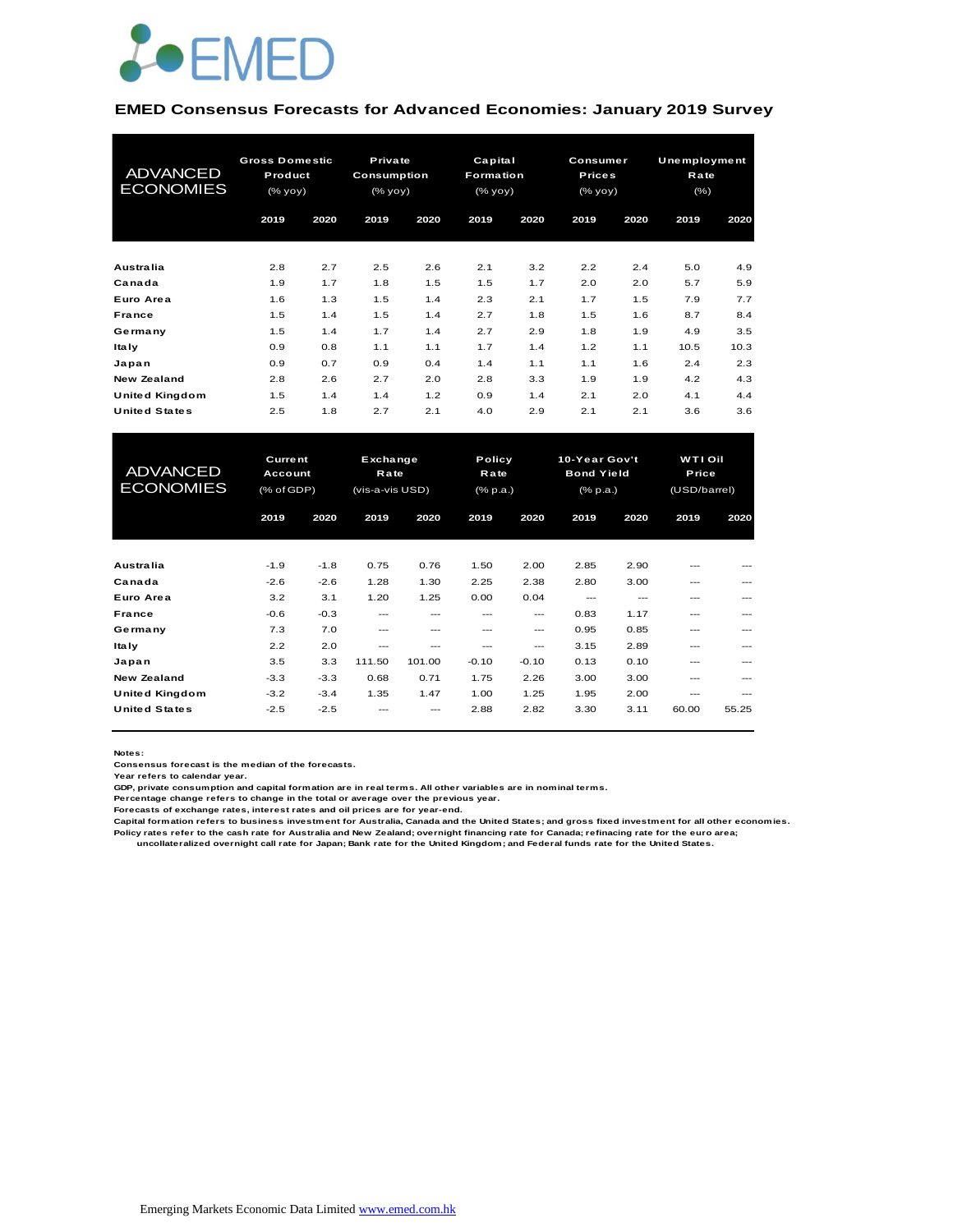

#### **EMED Consensus Forecasts for Emerging Markets: January 2019 Survey**

| <b>EMERGING</b><br><b>MARKETS</b> | <b>Gross Domestic</b><br>Product<br>$(%$ yoy) |      | <b>Private</b><br><b>Consumption</b><br>(% yoy) |      | <b>Fixed</b><br>Investment<br>$(%$ (% yoy) |      | Consumer<br><b>Prices</b><br>(% yoy) |      | <b>Unemployment</b><br>Rate<br>$(\% )$ |                      |
|-----------------------------------|-----------------------------------------------|------|-------------------------------------------------|------|--------------------------------------------|------|--------------------------------------|------|----------------------------------------|----------------------|
|                                   | 2019                                          | 2020 | 2019                                            | 2020 | 2019                                       | 2020 | 2019                                 | 2020 | 2019                                   | 2020                 |
| Argentina                         | $-0.7$                                        | 2.3  | $-0.7$                                          | 2.5  | $-5.0$                                     | 3.4  | 35.3                                 | 20.6 | 9.4                                    | 9.1                  |
| <b>Brazil</b>                     | 2.4                                           | 2.5  | 2.6                                             | 2.6  | 5.8                                        | 4.4  | 4.4                                  | 4.0  | 11.5                                   | 11.0                 |
| Chile                             | 3.2                                           | 3.0  | 3.3                                             | 2.4  | 5.5                                        | 4.7  | 3.1                                  | 3.0  | 6.7                                    | 6.6                  |
| China                             | 6.2                                           | 6.0  | 8.4                                             | 8.4  | 5.4                                        | 5.0  | 2.4                                  | 2.4  | 4.0                                    | 4.0                  |
| Colombia                          | 3.2                                           | 3.1  | 3.2                                             | 2.8  | 4.4                                        | 3.5  | 3.1                                  | 3.2  | 10.0                                   | 9.1                  |
| <b>Czech Republic</b>             | 3.0                                           | 2.6  | 2.8                                             | 1.6  | 2.9                                        | 2.9  | 2.3                                  | 2.0  | 2.3                                    | 2.4                  |
| <b>Hong Kong</b>                  | 2.5                                           | 2.5  | 2.5                                             | 3.2  | 2.0                                        | 2.9  | 2.4                                  | 2.5  | 3.1                                    | 3.3                  |
| Hungary                           | 3.2                                           | 2.3  | 3.3                                             | 2.7  | 8.2                                        | 0.8  | 3.1                                  | 3.0  | 3.3                                    | 3.1                  |
| India                             | 7.3                                           | 7.4  | 7.5                                             | 9.2  | 8.5                                        | 7.8  | 4.7                                  | 4.5  | $\cdots$                               | $\sim$ $\sim$ $\sim$ |
| Indonesia                         | 5.1                                           | 5.0  | 5.1                                             | 5.3  | 5.3                                        | 4.0  | 3.9                                  | 4.0  | 5.2                                    | 5.1                  |
| Malaysia                          | 4.6                                           | 4.1  | 5.4                                             | 4.6  | 7.0                                        | 5.9  | 2.0                                  | 2.5  | 3.3                                    | 3.1                  |
| <b>Mexico</b>                     | 2.0                                           | 2.0  | 2.3                                             | 2.8  | 1.3                                        | 3.0  | 4.1                                  | 3.6  | 3.6                                    | 3.8                  |
| <b>Philippines</b>                | 6.4                                           | 6.4  | 5.8                                             | 5.5  | 11.6                                       | 7.7  | 4.3                                  | 3.5  | 5.3                                    | 5.3                  |
| Poland                            | 3.6                                           | 3.0  | 3.9                                             | 3.0  | 6.1                                        | 3.8  | 2.0                                  | 2.5  | 3.9                                    | 3.6                  |
| Russia                            | 1.5                                           | 1.6  | 1.6                                             | 2.4  | 1.0                                        | 2.3  | 4.5                                  | 4.0  | 4.8                                    | 5.0                  |
| <b>Singapore</b>                  | 2.6                                           | 2.4  | 3.7                                             | 2.7  | 2.0                                        | 3.3  | 1.5                                  | 1.4  | 2.3                                    | 2.3                  |
| South Korea                       | 2.5                                           | 2.4  | 2.3                                             | 2.0  | 0.8                                        | 1.6  | 1.8                                  | 1.8  | 3.9                                    | 3.8                  |
| <b>Taiwan</b>                     | 2.2                                           | 2.0  | 1.9                                             | 1.9  | 2.2                                        | 2.0  | 1.4                                  | 1.5  | 3.7                                    | 3.6                  |
| <b>Thailand</b>                   | 3.8                                           | 3.0  | 3.6                                             | 2.5  | 4.8                                        | 4.0  | 1.4                                  | 1.5  | 1.0                                    | 0.7                  |
| <b>Turkey</b>                     | 0.0                                           | 2.9  | $-0.1$                                          | 4.2  | $-4.6$                                     | 5.0  | 17.5                                 | 11.3 | 12.7                                   | 11.9                 |

|                       | Money                               |                                     | <b>Merchandise</b>     |               | <b>Merchandise</b> |                                          | Current        |        |                                                                                                                                                            |       |
|-----------------------|-------------------------------------|-------------------------------------|------------------------|---------------|--------------------|------------------------------------------|----------------|--------|------------------------------------------------------------------------------------------------------------------------------------------------------------|-------|
| <b>EMERGING</b>       | <b>Supply M2</b>                    |                                     | <b>Exports</b>         |               | <b>Imports</b>     |                                          | <b>Account</b> |        | <b>Exchange</b><br>Rate<br>(vis-a-vis USD)<br>2019<br>46.00<br>3.76<br>672<br>6.88<br>3100<br>22.1<br>7.80<br>272<br>72.0<br>14600<br>4.19<br>20.0<br>54.6 |       |
| <b>MARKETS</b>        |                                     | (% yoy)                             |                        | $(%$ (% yoy)  | $(\%$ yoy)         |                                          | (% of GDP)     |        |                                                                                                                                                            |       |
|                       | 2019                                | 2020                                | 2019                   | 2020          | 2019               | 2020                                     | 2019           | 2020   |                                                                                                                                                            | 2020  |
|                       |                                     |                                     |                        |               |                    |                                          |                |        |                                                                                                                                                            |       |
|                       |                                     |                                     |                        |               |                    |                                          |                |        |                                                                                                                                                            |       |
| Argentina             | 23.8                                | 29.3                                | 7.1                    | 3.3           | $-3.3$             | 2.5                                      | $-2.2$         | $-1.8$ |                                                                                                                                                            | 52.50 |
| <b>Brazil</b>         | 9.6                                 | 9.8                                 | 6.3                    | 3.0           | 7.2                | 5.7                                      | $-1.3$         | $-1.8$ |                                                                                                                                                            | 3.75  |
| Chile                 | 7.0                                 | 8.0                                 | 3.9                    | 4.4           | 6.1                | 5.9                                      | $-2.1$         | $-1.9$ |                                                                                                                                                            | 696   |
| China                 | 8.5                                 | 8.2                                 | 3.8                    | 4.8           | 5.1                | 4.6                                      | 0.2            | 0.0    |                                                                                                                                                            | 6.78  |
| Colombia              | 12.2                                | 11.7                                | 1.1                    | 1.8           | 3.9                | 1.8                                      | $-3.2$         | $-3.0$ |                                                                                                                                                            | 3100  |
| <b>Czech Republic</b> | $\hspace{0.05cm}---\hspace{0.05cm}$ | $\cdots$                            | 5.0                    | 2.8           | 3.3                | 0.2                                      | 0.6            | 0.4    |                                                                                                                                                            | 20.3  |
| <b>Hong Kong</b>      | 5.6                                 | 9.0                                 | 4.1                    | 6.2           | 5.2                | 7.2                                      | 3.0            | 2.7    |                                                                                                                                                            | 7.80  |
| Hungary               | $\cdots$                            | $\cdots$                            | 2.4                    | $\frac{1}{2}$ | 2.7                | $\frac{1}{2}$                            | 1.7            | 1.5    |                                                                                                                                                            | 261   |
| India                 | $\cdots$                            | $---$                               | 7.4                    | 6.7           | 5.1                | 8.4                                      | $-2.5$         | $-2.4$ |                                                                                                                                                            | 70.6  |
| Indonesia             | 6.5                                 | $\cdots$                            | 6.3                    | 7.7           | 4.9                | 7.7                                      | $-2.5$         | $-2.5$ |                                                                                                                                                            | 14799 |
| Malaysia              | $\sim$ $\sim$ $\sim$                | $---$                               | $\sim$ $\sim$ $\sim$   | $\frac{1}{2}$ | $\sim$ $\sim$      | $\frac{1}{2}$                            | 2.5            | 2.3    |                                                                                                                                                            | 4.00  |
| <b>Mexico</b>         | 8.5                                 | 10.0                                | 6.2                    | 4.8           | 6.9                | 5.1                                      | $-1.8$         | $-2.0$ |                                                                                                                                                            | 20.0  |
| <b>Philippines</b>    | 11.9                                | $\hspace{0.05cm}---\hspace{0.05cm}$ | 9.0                    | 8.0           | 12.0               | 12.0                                     | $-2.0$         | $-1.7$ |                                                                                                                                                            | 54.3  |
| <b>Poland</b>         | 7.8                                 | $\cdots$                            | 6.6                    | 2.3           | 6.8                | 3.5                                      | $-0.7$         | $-0.8$ | 3.48                                                                                                                                                       | 3.36  |
| Russia                | 9.0                                 | 10.0                                | 1.4                    | $-2.4$        | $-2.5$             | $-2.5$                                   | 5.2            | 3.5    | 66.0                                                                                                                                                       | 63.5  |
| Singapore             | $\sim$ $\sim$                       | $\qquad \qquad -$                   | $\qquad \qquad \cdots$ | $\cdots$      | $\cdots$           | $\hspace{0.05cm} \ldots \hspace{0.05cm}$ | 19.1           | 19.0   | 1.37                                                                                                                                                       | 1.33  |
| South Korea           | 5.5                                 | $\qquad \qquad -$                   | 4.4                    | 1.7           | 2.9                | 1.9                                      | 4.5            | 4.3    | 1109                                                                                                                                                       | 1076  |
| <b>Taiwan</b>         | 3.9                                 | 3.8                                 | 3.9                    | 3.8           | 4.2                | 4.4                                      | 12.5           | 13.0   | 30.7                                                                                                                                                       | 30.2  |
| <b>Thailand</b>       | 5.3                                 | 6.0                                 | 4.5                    | 3.9           | 6.5                | 5.7                                      | 7.5            | 9.0    | 33.0                                                                                                                                                       | 32.3  |
| Turkey                | 18.0                                | 18.0                                | 4.6                    | 3.5           | $-2.6$             | 13.7                                     | $-3.2$         | $-3.4$ | 6.00                                                                                                                                                       | 6.57  |
|                       |                                     |                                     |                        |               |                    |                                          |                |        |                                                                                                                                                            |       |

**Notes:** 

**Consensus forecast is the median of the forecasts.**

**Year refers to calendar year except for India for which fiscal year (April to March) is used.**

**GDP, private consumption and fixed investment are in real terms. All other variables are in nominal terms.**

**Percentage change refers to change in the total or average over the previous year, except for money supply growth which is based on year-end figures.**

**Forecasts of exchange rates and interest rates are for year-end.**

**Forecasts for India are FY18/19 and FY19/20**

Emerging Markets Economic Data Limited www.emed.com.hk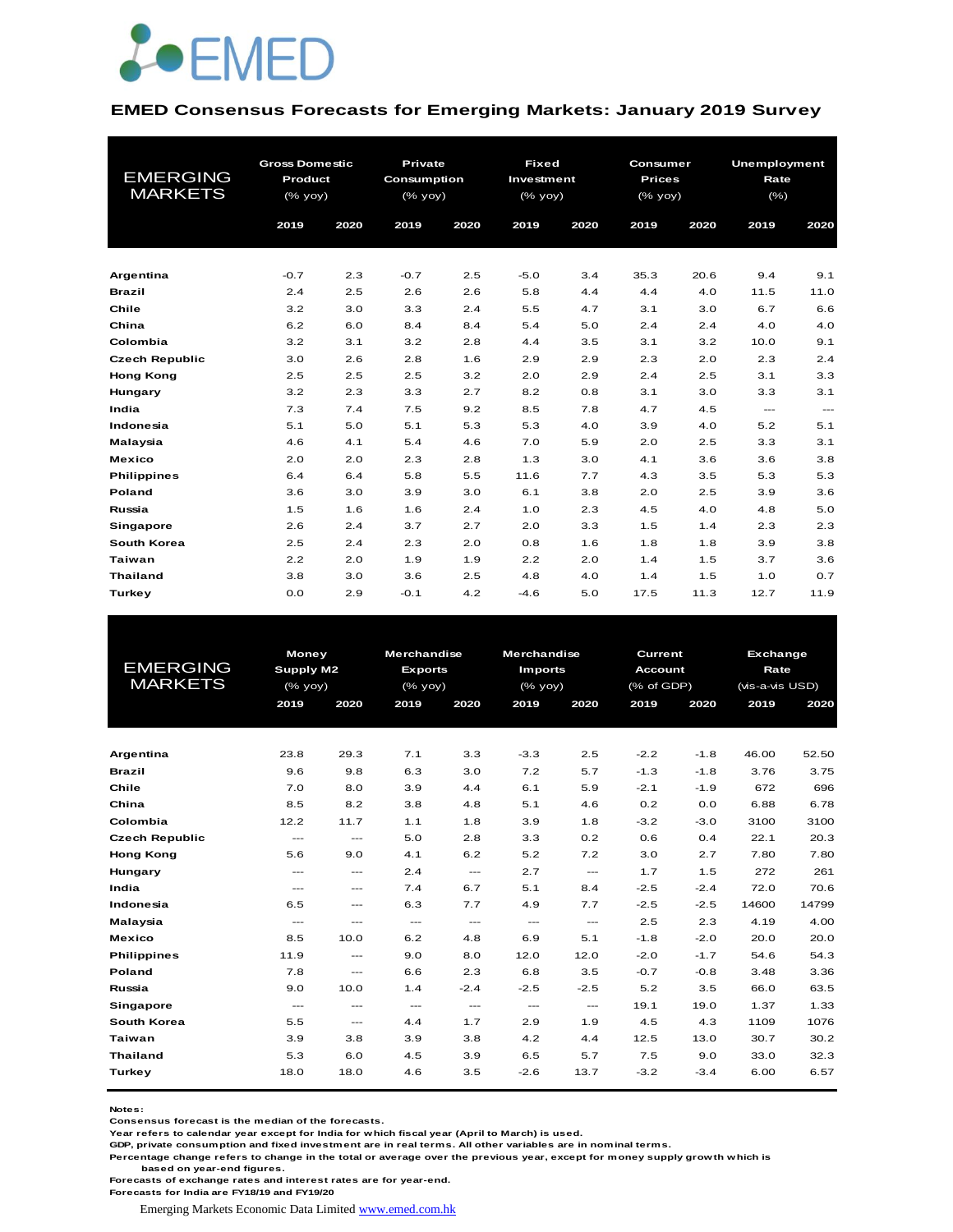# **JOEMED**

### **EMED Consensus Forecasts for the United States: January 2019 Survey**

| <b>UNITED STATES</b>             | <b>Gross Domestic</b><br><b>Product</b><br>(% yoy) |                | <b>Consumer</b><br><b>Prices</b><br>(% yoy) |                          | <b>UNITED STATES</b>                | <b>Gross Domestic</b><br><b>Product</b><br>(% yoy) |                          | <b>Consumer</b><br><b>Prices</b><br>(% yoy) |      |
|----------------------------------|----------------------------------------------------|----------------|---------------------------------------------|--------------------------|-------------------------------------|----------------------------------------------------|--------------------------|---------------------------------------------|------|
|                                  | 2019                                               | 2020           | 2019                                        | 2020                     |                                     | 2019                                               | 2020                     | 2019                                        | 2020 |
| <b>ABN AMRO</b>                  | 2.7                                                | 1.7            | 1.6                                         | 2.0                      | <b>Kiel Institute</b>               | 2.5                                                | 1.9                      | 2.3                                         | 2.2  |
| <b>Action Economics</b>          | 2.9                                                | 2.4            | 1.9                                         | 2.4                      | <b>Moody's Analytics</b>            | 2.7                                                | 0.9                      | 2.2                                         | 2.2  |
| <b>AIB Global Treasury</b>       | 2.7                                                | 2.1            | $2.2\,$                                     | $\overline{a}$           | <b>Mortgage Bankers Association</b> | 2.1                                                | ---                      | 2.5                                         | ---  |
| <b>Allianz</b>                   | 2.2                                                | $\overline{a}$ | 2.4                                         | $\overline{a}$           | <b>NAR</b>                          | 1.9                                                | $\overline{\phantom{a}}$ | 1.6                                         | ---  |
| <b>Bank Julius Baer</b>          | 2.8                                                | 0.8            | 2.0                                         | 2.2                      | <b>National Bank of Canada</b>      | 2.3                                                | $\overline{\phantom{a}}$ | 2.1                                         | ---  |
| <b>BayernLB</b>                  | 2.6                                                | 1.5            | 2.1                                         | 2.1                      | <b>NIESR</b>                        | 2.6                                                | $\overline{\phantom{a}}$ | 2.4                                         | ---  |
| <b>BBVA</b>                      | 2.8                                                | ---            | 2.6                                         | ---                      | <b>Northern Trust</b>               | 2.6                                                | $\overline{\phantom{a}}$ | 1.9                                         | ---  |
| <b>Berenberg Capital Markets</b> | 2.5                                                | 2.3            | 2.2                                         | 2.4                      | <b>OCBC Bank</b>                    | 2.6                                                | $\overline{\phantom{a}}$ | 2.4                                         | ---  |
| <b>BMO Capital Markets</b>       | 2.5                                                | $\overline{a}$ | 2.1                                         | $\overline{\phantom{a}}$ | <b>PNC</b>                          | 2.8                                                | ---                      | 1.8                                         | ---  |
| <b>BNP Paribas</b>               | 2.1                                                | 1.5            | 1.8                                         | 2.0                      | Prometeia                           | 2.3                                                | 1.9                      | 1.9                                         | 1.9  |
| <b>Capital Economics</b>         | 2.2                                                | 1.2            | 1.4                                         | 1.8                      | <b>Raymond James</b>                | 2.4                                                | ---                      | 1.9                                         | ---  |
| <b>CIBC World Markets</b>        | 2.1                                                | 1.5            | 2.3                                         | 2.1                      | Royal Bank of Canada                | 2.4                                                | $\qquad \qquad \cdots$   | 1.8                                         | ---  |
| <b>Comerica Bank</b>             | 2.8                                                | ---            | 1.9                                         | $\overline{\phantom{a}}$ | <b>Schroders</b>                    | 2.4                                                | ---                      | 2.7                                         | ---  |
| Commerzbank                      | 2.3                                                | ---            | 2.5                                         | $\overline{\phantom{a}}$ | <b>Scotia Capital</b>               | 2.4                                                | ---                      | 2.1                                         |      |
| <b>Credit Agricole</b>           | 2.6                                                | 1.8            | 2.0                                         | 2.4                      | <b>Societe Generale</b>             | 2.4                                                | 0.4                      | 2.4                                         | 1.8  |
| <b>Credit Suisse</b>             | 2.7                                                | ---            | 1.8                                         | ---                      | <b>Standard &amp; Poor's</b>        | 2.3                                                | ---                      | 2.1                                         | ---  |
| Daiwa Institute of Research      | 2.2                                                | ---            | 2.3                                         | $\overline{a}$           | <b>TD Economics</b>                 | 2.5                                                | ---                      | 2.1                                         | ---  |
| Danske Bank                      | 2.7                                                | ---            | 1.8                                         | ---                      | <b>University of Maryland</b>       | 2.9                                                | ---                      | 2.2                                         | ---  |
| <b>DBS Bank</b>                  | 2.5                                                | $\overline{a}$ | 1.8                                         | $\overline{a}$           | University of Michigan - RSQE       | 2.6                                                | 1.7                      | 1.5                                         | 2.1  |
| Deka Bank                        | 2.3                                                | 1.7            | 2.4                                         | 2.4                      | <b>UOB</b>                          | 2.0                                                | $\overline{a}$           | 3.0                                         | ---  |
| Desjardins                       | 2.7                                                | 2.0            | 1.9                                         | 1.9                      | <b>Wells Fargo</b>                  | 2.6                                                | $\overline{a}$           | 2.1                                         | ---  |
| <b>DIW Berlin</b>                | 2.5                                                | $\overline{a}$ | 2.1                                         | $\overline{a}$           |                                     |                                                    |                          |                                             |      |
| <b>DZ Bank</b>                   | 2.7                                                | 2.3            | 2.3                                         | 2.5                      |                                     |                                                    |                          |                                             |      |
| <b>Fannie Mae</b>                | 2.5                                                | 1.9            | 2.1                                         | 2.1                      | <b>CONSENSUS</b>                    |                                                    |                          |                                             |      |
| <b>First Trust Advisors</b>      | 2.9                                                | 2.4            | 2.3                                         | 2.5                      | Median                              | 2.5                                                | 1.8                      | 2.1                                         | 2.1  |
| <b>Freddie Mac</b>               | 2.4                                                | $---$          | 2.3                                         | $---$                    | Mean                                | 2.5                                                | 1.7                      | 2.1                                         | 2.2  |
| Handelsbanken                    | 2.3                                                | $---$          | 2.2                                         | $\qquad \qquad \cdots$   | High                                | 2.9                                                | 2.4                      | 3.0                                         | 2.5  |
| <b>IFO Munich Institute</b>      | 2.1                                                | ---            | 2.4                                         | ---                      | Low                                 | 1.9                                                | 0.4                      | 1.4                                         | 1.8  |
| Intesa Sanpaolo                  | 2.5                                                |                | 1.4                                         |                          | <b>Standard Deviation</b>           | 0.2                                                | 0.5                      | 0.3                                         | 0.2  |
| Continues in the next column     |                                                    |                |                                             |                          |                                     |                                                    |                          |                                             |      |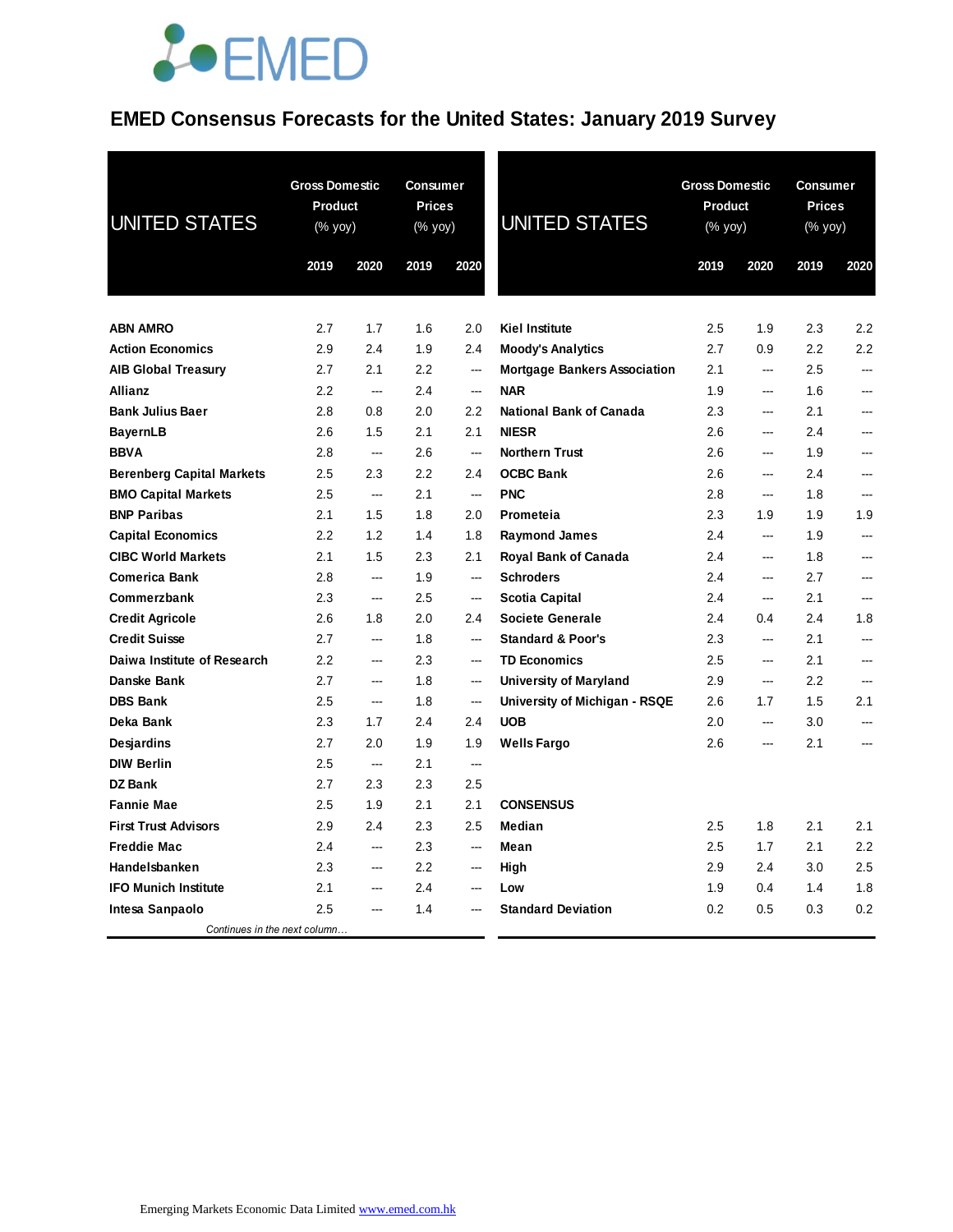# **JOEMED**

### **EMED Consensus Forecasts for the Euro Area: January 2019 Survey**

| <b>EURO AREA</b>                 | <b>Gross Domestic</b><br><b>Product</b><br>(% yoy) |      | <b>Consumer</b><br><b>Prices</b><br>(% yoy) |                          | <b>EURO AREA</b>            | <b>Gross Domestic</b><br><b>Product</b><br>(% yoy) |                   | <b>Consumer</b><br><b>Prices</b><br>(% yoy) |                          |
|----------------------------------|----------------------------------------------------|------|---------------------------------------------|--------------------------|-----------------------------|----------------------------------------------------|-------------------|---------------------------------------------|--------------------------|
|                                  | 2019                                               | 2020 | 2019                                        | 2020                     |                             | 2019                                               | 2020              | 2019                                        | 2020                     |
| <b>ABN AMRO</b>                  | 1.4                                                | 1.3  | 1.2                                         | 1.5                      | <b>IFO Munich Institute</b> | 1.7                                                | ---               | 1.5                                         |                          |
| <b>AIB Global Treasury</b>       | 1.8                                                | 1.6  | 1.6                                         | $\sim$                   | Intesa Sanpaolo             | 1.5                                                | ---               | 1.7                                         |                          |
| Allianz                          | 2.0                                                | ---  | 1.7                                         | $\hspace{0.05cm}$        | <b>Kiel Institute</b>       | 1.7                                                | 1.5               | 1.5                                         | 1.5                      |
| <b>Bank Julius Baer</b>          | 1.2                                                | 0.9  | 1.5                                         | 1.8                      | <b>Moody's Analytics</b>    | 1.7                                                | 1.7               | 1.7                                         | 1.9                      |
| <b>BayernLB</b>                  | 1.4                                                | 1.1  | 1.7                                         | 1.6                      | <b>NIESR</b>                | 2.0                                                | ---               | 1.8                                         | ---                      |
| <b>BBVA</b>                      | 1.7                                                | ---  | 1.7                                         | $\sim$                   | <b>OCBC Bank</b>            | 1.9                                                | ---               | 1.5                                         | $\overline{a}$           |
| <b>Berenberg Capital Markets</b> | 1.2                                                | 1.7  | 1.3                                         | 1.7                      | Prometeia                   | 1.2                                                | 1.3               | 1.5                                         | 1.2                      |
| <b>BMO Capital Markets</b>       | 1.3                                                | ---  | 1.8                                         | $\sim$                   | Royal Bank of Canada        | 1.4                                                | ---               | 1.8                                         | $\overline{\phantom{a}}$ |
| <b>BNP Paribas</b>               | 1.4                                                | 1.2  | 1.8                                         | 1.5                      | <b>Schroders</b>            | 1.6                                                | ---               | 1.6                                         | ---                      |
| <b>Capital Economics</b>         | 1.0                                                | 0.8  | 1.0                                         | 1.2                      | <b>Scotia Capital</b>       | 1.7                                                | $\hspace{0.05cm}$ | 1.6                                         | $\overline{a}$           |
| <b>CIBC World Markets</b>        | 1.4                                                | 1.2  | 1.9                                         | 2.0                      | <b>Societe Generale</b>     | 1.7                                                | 1.1               | 1.6                                         | 1.2                      |
| Commerzbank                      | 1.8                                                | ---  | 1.4                                         | $\overline{\phantom{a}}$ | <b>TD Economics</b>         | 1.5                                                | ---               | 1.7                                         | ---                      |
| <b>Credit Agricole</b>           | 1.6                                                | 1.6  | 1.3                                         | 1.4                      | <b>UOB</b>                  | 1.6                                                | ---               | 1.7                                         | ---                      |
| <b>Credit Suisse</b>             | 1.8                                                | ---  | 1.4                                         | $\overline{\phantom{a}}$ | <b>Wells Fargo</b>          | 1.6                                                | ---               | 1.7                                         |                          |
| Danske Bank                      | 1.5                                                | ---  | 1.5                                         | ---                      |                             |                                                    |                   |                                             |                          |
| <b>DBS Bank</b>                  | 2.2                                                | ---  | 1.4                                         | $\overline{\phantom{a}}$ |                             |                                                    |                   |                                             |                          |
| Deka Bank                        | 1.9                                                | 1.8  | 1.7                                         | 1.9                      | <b>CONSENSUS</b>            |                                                    |                   |                                             |                          |
| <b>DIW Berlin</b>                | 1.7                                                | ---  | 1.8                                         | $\overline{\phantom{a}}$ | <b>Median</b>               | 1.6                                                | 1.3               | 1.7                                         | 1.5                      |
| <b>DZ Bank</b>                   | 1.5                                                | 1.3  | 1.7                                         | 1.5                      | Mean                        | 1.6                                                | 1.4               | 1.6                                         | 1.6                      |
| <b>ETLA</b>                      | 1.4                                                | 1.5  | 1.7                                         | 1.8                      | High                        | 2.2                                                | 1.8               | 2.0                                         | 2.0                      |
| <b>EUROFER</b>                   | 1.8                                                | ---  | 1.8                                         | $--$                     | Low                         | 1.0                                                | 0.8               | 1.0                                         | 1.2                      |
| Handelsbanken                    | 1.6                                                | ---  | 2.0                                         | $\hspace{0.05cm} \ldots$ | <b>Standard Deviation</b>   | 0.3                                                | 0.3               | 0.2                                         | 0.3                      |
| Continues in the next column     |                                                    |      |                                             |                          |                             |                                                    |                   |                                             |                          |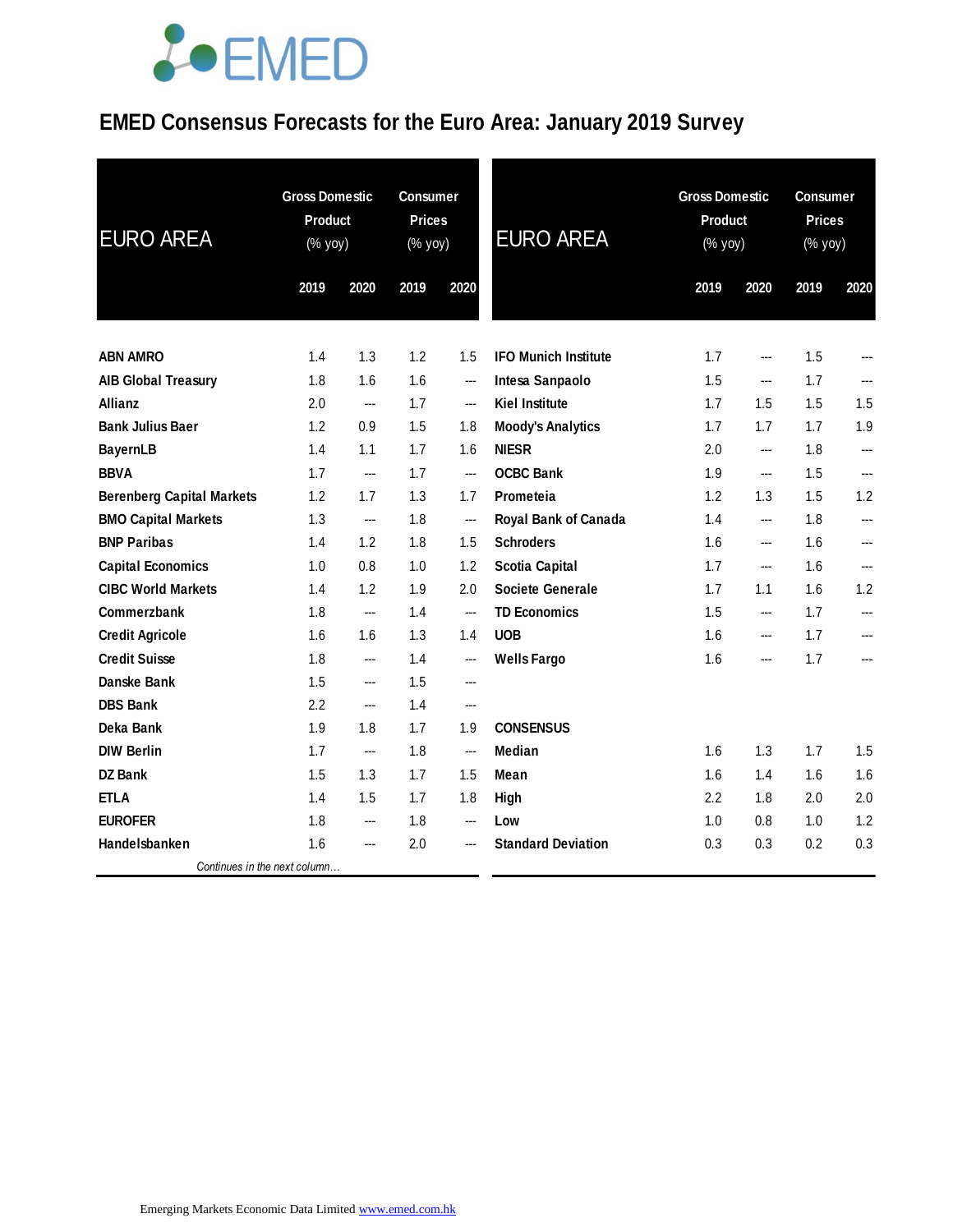# **JOEMED**

### **EMED Consensus Forecasts for Japan: January 2019 Survey**

| <b>JAPAN</b>                     | <b>Gross Domestic</b><br>Product<br>(% yoy) |        | <b>Consumer</b><br><b>Prices</b><br>$(% \mathsf{Y}^{\prime }\mathsf{Y}^{\prime }\mathsf{Y}^{\prime })$ |                          | <b>JAPAN</b>              |      | <b>Gross Domestic</b><br><b>Product</b><br>(% yoy) |      | <b>Consumer</b><br><b>Prices</b><br>(% yoy) |  |
|----------------------------------|---------------------------------------------|--------|--------------------------------------------------------------------------------------------------------|--------------------------|---------------------------|------|----------------------------------------------------|------|---------------------------------------------|--|
|                                  | 2019                                        | 2020   | 2019                                                                                                   | 2020                     |                           | 2019 | 2020                                               | 2019 | 2020                                        |  |
| <b>ABN AMRO</b>                  | 0.9                                         | 0.7    | 1.1                                                                                                    | 1.6                      | Intesa Sanpaolo           | 0.9  | ---                                                | 1.0  |                                             |  |
| <b>AIB Global Treasury</b>       | 1.0                                         | 0.7    | 0.5                                                                                                    | $\overline{\phantom{a}}$ | <b>JCER</b>               | 0.9  | $\overline{\phantom{a}}$                           | 1.6  | ---                                         |  |
| <b>Allianz</b>                   | 1.0                                         | ---    | 1.5                                                                                                    | ---                      | <b>Kiel Institute</b>     | 1.0  | 0.8                                                | 1.2  | 1.9                                         |  |
| <b>Bank Julius Baer</b>          | 1.1                                         | 0.5    | 1.0                                                                                                    | 1.0                      | <b>Mizuho Securities</b>  | 0.7  | ---                                                | 1.1  | ---                                         |  |
| Bank of Tokyo-Mitsubishi UFJ     | 0.9                                         | ---    | 1.4                                                                                                    | ---                      | <b>Moody's Analytics</b>  | 0.6  | 0.6                                                | 1.1  | 1.5                                         |  |
| <b>BayernLB</b>                  | 0.8                                         | 0.5    | 1.2                                                                                                    | 1.5                      | <b>NIESR</b>              | 1.1  | ---                                                | 1.5  |                                             |  |
| <b>BBVA</b>                      | 1.2                                         | ---    | 1.0                                                                                                    | $\overline{\phantom{a}}$ | <b>OCBC Bank</b>          | 1.1  | ---                                                | 1.0  | ---                                         |  |
| <b>Berenberg Capital Markets</b> | 0.9                                         | 1.0    | 1.3                                                                                                    | 1.4                      | Prometeia                 | 0.7  | 0.7                                                | 1.2  | 1.4                                         |  |
| <b>BMO Capital Markets</b>       | 0.7                                         | ---    | 1.5                                                                                                    | ---                      | <b>Schroders</b>          | 1.0  | ---                                                | 0.5  | ---                                         |  |
| <b>BNP Paribas</b>               | 0.7                                         | 0.3    | 0.6                                                                                                    | 1.4                      | <b>Scotia Capital</b>     | 1.1  | ---                                                | 2.3  | ---                                         |  |
| <b>Capital Economics</b>         | 1.0                                         | 0.3    | 0.8                                                                                                    | 1.7                      | <b>Societe Generale</b>   | 1.5  | 0.7                                                | 1.3  | 2.3                                         |  |
| <b>CIBC World Markets</b>        | 0.9                                         | 0.9    | 1.1                                                                                                    | 1.5                      | <b>TD Economics</b>       | 1.0  | ---                                                | 1.4  |                                             |  |
| Commerzbank                      | 1.2                                         | ---    | 0.8                                                                                                    | $\overline{\phantom{a}}$ | <b>UOB</b>                | 0.8  | ---                                                | 2.0  | ---                                         |  |
| <b>Credit Agricole</b>           | 0.6                                         | 0.3    | 0.8                                                                                                    | 1.6                      | <b>Wells Fargo</b>        | 0.8  | ---                                                | 1.1  | ---                                         |  |
| <b>Credit Suisse</b>             | 1.0                                         | ---    | 0.8                                                                                                    | ---                      |                           |      |                                                    |      |                                             |  |
| Daiwa Institute of Research      | 0.8                                         | ---    | 1.0                                                                                                    | ---                      |                           |      |                                                    |      |                                             |  |
| Danske Bank                      | 0.9                                         | ---    | 1.4                                                                                                    | $\hspace{0.05cm} \ldots$ | <b>CONSENSUS</b>          |      |                                                    |      |                                             |  |
| <b>DBS Bank</b>                  | 0.9                                         | ---    | 1.0                                                                                                    | ---                      | <b>Median</b>             | 0.9  | 0.7                                                | 1.1  | 1.6                                         |  |
| Deka Bank                        | 0.9                                         | $-0.1$ | 1.8                                                                                                    | 2.4                      | Mean                      | 0.9  | 0.6                                                | 1.2  | 1.7                                         |  |
| <b>DIW Berlin</b>                | 1.0                                         | ---    | 1.1                                                                                                    | $\hspace{0.05cm} \ldots$ | High                      | 1.5  | 1.0                                                | 2.3  | 2.4                                         |  |
| <b>DZ Bank</b>                   | 0.9                                         | 0.9    | 1.3                                                                                                    | 1.9                      | Low                       | 0.6  | $-0.1$                                             | 0.5  | 1.0                                         |  |
| <b>IFO Munich Institute</b>      | 1.0                                         | ---    | 0.8                                                                                                    | ---                      | <b>Standard Deviation</b> | 0.2  | 0.3                                                | 0.4  | 0.4                                         |  |
| Continues in the next column     |                                             |        |                                                                                                        |                          |                           |      |                                                    |      |                                             |  |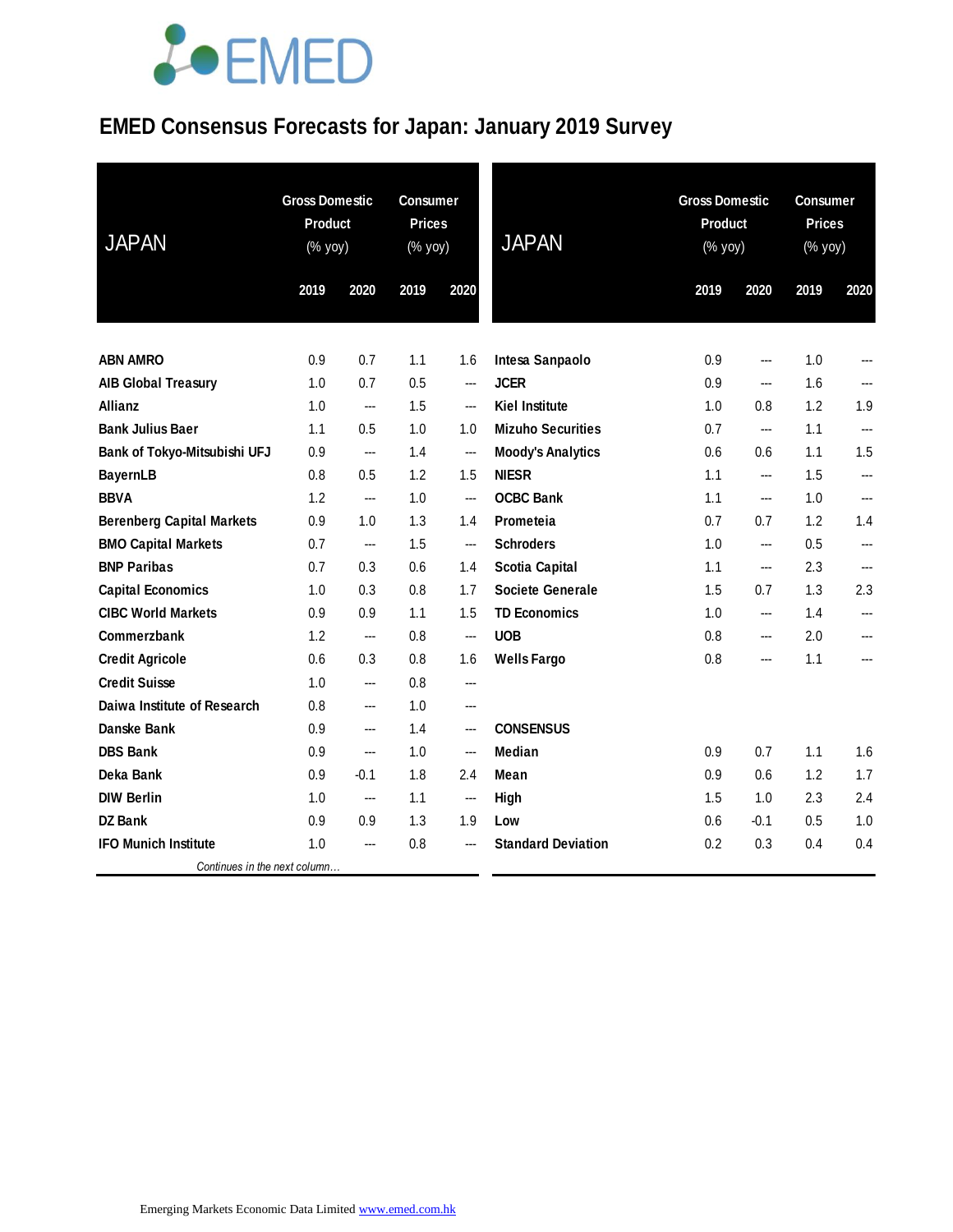### LOEMED

### **EMED Consensus Forecasts for China: January 2019 Survey**

| <b>CHINA</b>                     | <b>Gross Domestic</b><br><b>Product</b><br>(% yoy) |      | <b>Consumer</b><br><b>Prices</b><br>$(% \mathsf{Y}\rightarrow \mathsf{Y})$ |        | <b>CHINA</b>              |      | <b>Gross Domestic</b><br>Product<br>$(\%$ yoy) |      | <b>Consumer</b><br><b>Prices</b><br>(% yoy) |  |
|----------------------------------|----------------------------------------------------|------|----------------------------------------------------------------------------|--------|---------------------------|------|------------------------------------------------|------|---------------------------------------------|--|
|                                  | 2019                                               | 2020 | 2019                                                                       | 2020   |                           | 2019 | 2020                                           | 2019 | 2020                                        |  |
| <b>ABN AMRO</b>                  | 6.3                                                | 6.0  | 2.5                                                                        | 2.5    | Intesa Sanpaolo           | 6.3  | 6.0                                            | 2.3  | 2.6                                         |  |
| Allianz                          | 6.2                                                | ---  | 2.8                                                                        | ---    | <b>JP Morgan</b>          | 6.2  | 6.1                                            | 2.2  | 2.6                                         |  |
| <b>Bank Julius Baer</b>          | 5.9                                                | 5.8  | 2.6                                                                        | 2.7    | <b>Kiel Institute</b>     | 6.1  | 5.8                                            | 2.3  | 2.3                                         |  |
| <b>Bank of East Asia</b>         | 6.2                                                | 6.0  | 2.1                                                                        | 1.8    | <b>Moody's Analytics</b>  | 6.3  | 6.0                                            | 2.6  | 2.7                                         |  |
| <b>BayernLB</b>                  | 6.2                                                | 6.0  | 2.4                                                                        | 2.7    | <b>NIESR</b>              | 6.4  | ---                                            | 2.6  | ---                                         |  |
| <b>BBVA</b>                      | 6.0                                                | ---  | 2.5                                                                        | ---    | <b>OCBC Bank</b>          | 6.2  | ---                                            | 2.5  | ---                                         |  |
| <b>Berenberg Capital Markets</b> | 6.1                                                | 5.9  | 2.2                                                                        | 2.1    | Prometeia                 | 6.0  | 5.3                                            | 2.8  | 2.5                                         |  |
| <b>BMO Capital Markets</b>       | 6.0                                                | ---  | 2.1                                                                        | $\sim$ | <b>Schroders</b>          | 6.2  | ---                                            | 2.6  | ---                                         |  |
| <b>BNP Paribas</b>               | 6.2                                                | 6.0  | 1.9                                                                        | 2.5    | <b>Scotia Capital</b>     | 6.2  | ---                                            | 2.4  | ---                                         |  |
| <b>Capital Economics</b>         | 6.3                                                | 6.3  | 2.0                                                                        | 1.5    | <b>Societe Generale</b>   | 6.2  | 5.7                                            | 2.6  | 1.9                                         |  |
| Commerzbank                      | 6.2                                                | ---  | 2.3                                                                        | ---    | <b>UOB</b>                | 6.3  | ---                                            | 2.4  | ---                                         |  |
| <b>Credit Agricole</b>           | 6.4                                                | 6.0  | 2.5                                                                        | 2.5    | <b>Wells Fargo</b>        | 6.2  | ---                                            | 2.3  | ---                                         |  |
| <b>Credit Suisse</b>             | 6.2                                                | 6.0  | 1.9                                                                        | 2.0    |                           |      |                                                |      |                                             |  |
| Daiwa Institute of Research      | 6.3                                                | 6.0  | 2.1                                                                        | 1.8    |                           |      |                                                |      |                                             |  |
| <b>Danske Bank</b>               | 6.2                                                | ---  | 2.0                                                                        | ---    | <b>CONSENSUS</b>          |      |                                                |      |                                             |  |
| <b>DBS Bank</b>                  | 6.2                                                | ---  | 2.2                                                                        | ---    | <b>Median</b>             | 6.2  | 6.0                                            | 2.4  | 2.4                                         |  |
| Deka Bank                        | 6.2                                                | 6.0  | 2.4                                                                        | 2.2    | Mean                      | 6.2  | 5.9                                            | 2.4  | 2.3                                         |  |
| <b>DIW Berlin</b>                | 6.3                                                | ---  | 2.4                                                                        | $\sim$ | High                      | 6.5  | 6.3                                            | 2.8  | 2.7                                         |  |
| <b>DZ Bank</b>                   | 6.5                                                | 6.2  | 2.2                                                                        | 2.2    | Low                       | 5.9  | 5.3                                            | 1.9  | 1.5                                         |  |
| <b>IFO Munich Institute</b>      | 6.3                                                | ---  | 2.8                                                                        | ---    | <b>Standard Deviation</b> | 0.1  | 0.2                                            | 0.3  | 0.4                                         |  |
| Continues in the next column     |                                                    |      |                                                                            |        |                           |      |                                                |      |                                             |  |